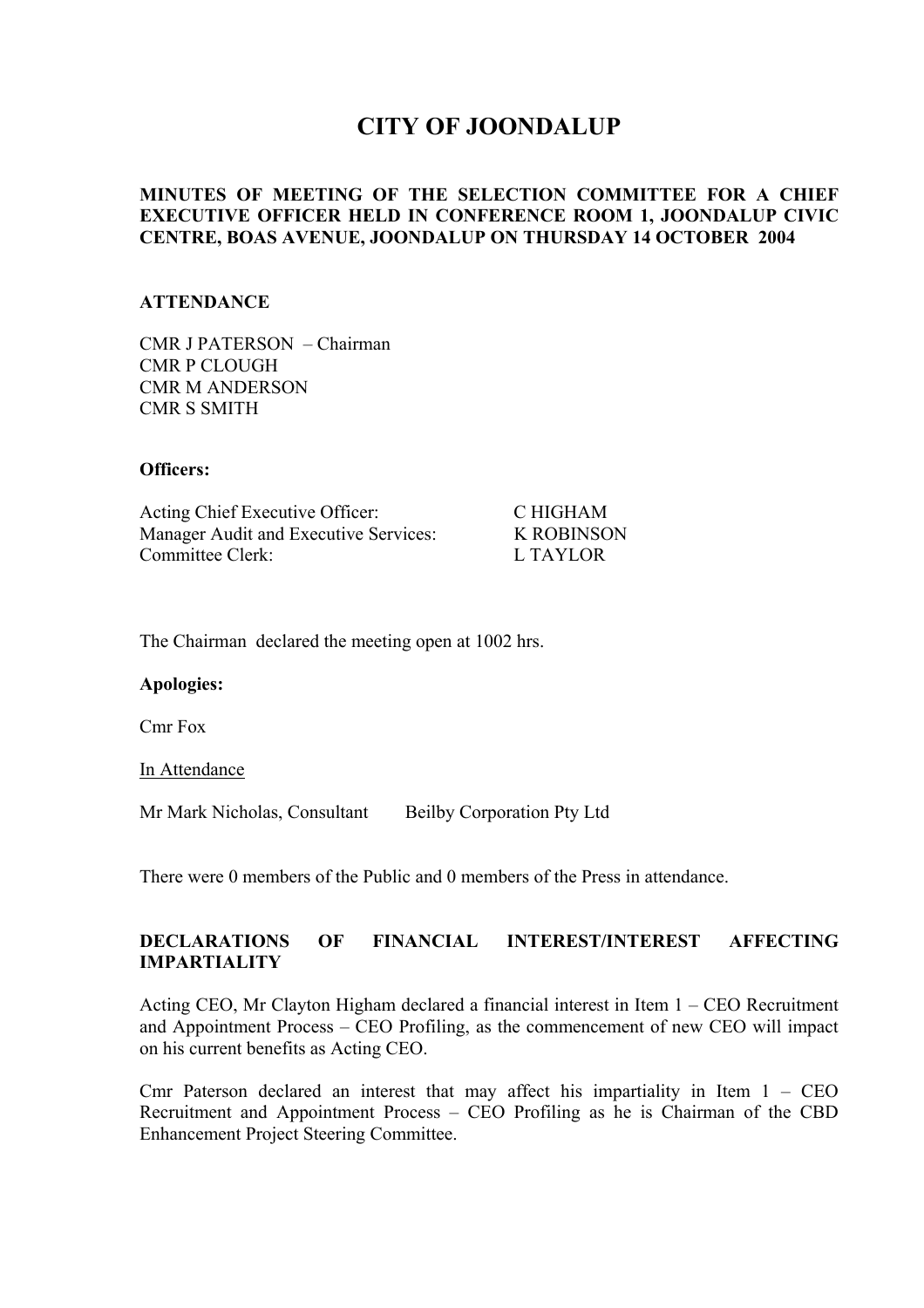Cmr Anderson declared an interest that may affect his impartiality in Item  $1 -$ CEO Recruitment and Appointment Process – CEO Profiling, as he is Chairman of the Sustainability Advisory Committee.

# **CONFIRMATION OF MINUTES**

## **MINUTES OF THE SELECTION COMMITTEE FOR A CHIEF EXECUTIVE OFFICER HELD ON 21 SEPTEMBER 2004**

**MOVED Cmr Smith, SECONDED Cmr Anderson that the minutes of the meeting of the Selection Committee for a Chief Executive Officer held on 21 September 2004 be confirmed as a true and correct record.** 

The Motion was Put and **CARRIED UNANIMOUSLY** (4/0)

# **ITEM 1 CEO RECRUITMENT AND APPOINTMENT PROCESS - CEO PROFILING - [20006]**

## **WARD** - All

### **PURPOSE**

To nominate community representatives to assist with profiling of the Chief Executive Officer (CEO) role.

### **EXECUTIVE SUMMARY**

At a Special Council meeting held on 5 October 2004, the Joint Commissioners resolved, interalia:

2 Instruct Beilby Recruitment to undertake profiling of the CEO role with senior staff, Commissioners *and community representatives as nominated* by the CEO Selection Committee;

That the Joint Commissioners DELEGATE authority to the CEO Selection committee to nominate the community representatives to assist with profiling of the CEO role.

It is recommended that the CEO Selection Committee:

NOTE that Beilby Recruitment will undertake profiling of the CEO role with all Commissioners, the Acting CEO, Director Corporate Services & Resource Management and Director Infrastructure & Operations;

NOMINATE the Chairpersons of the following committees as Community representatives to assist with profiling of the CEO role: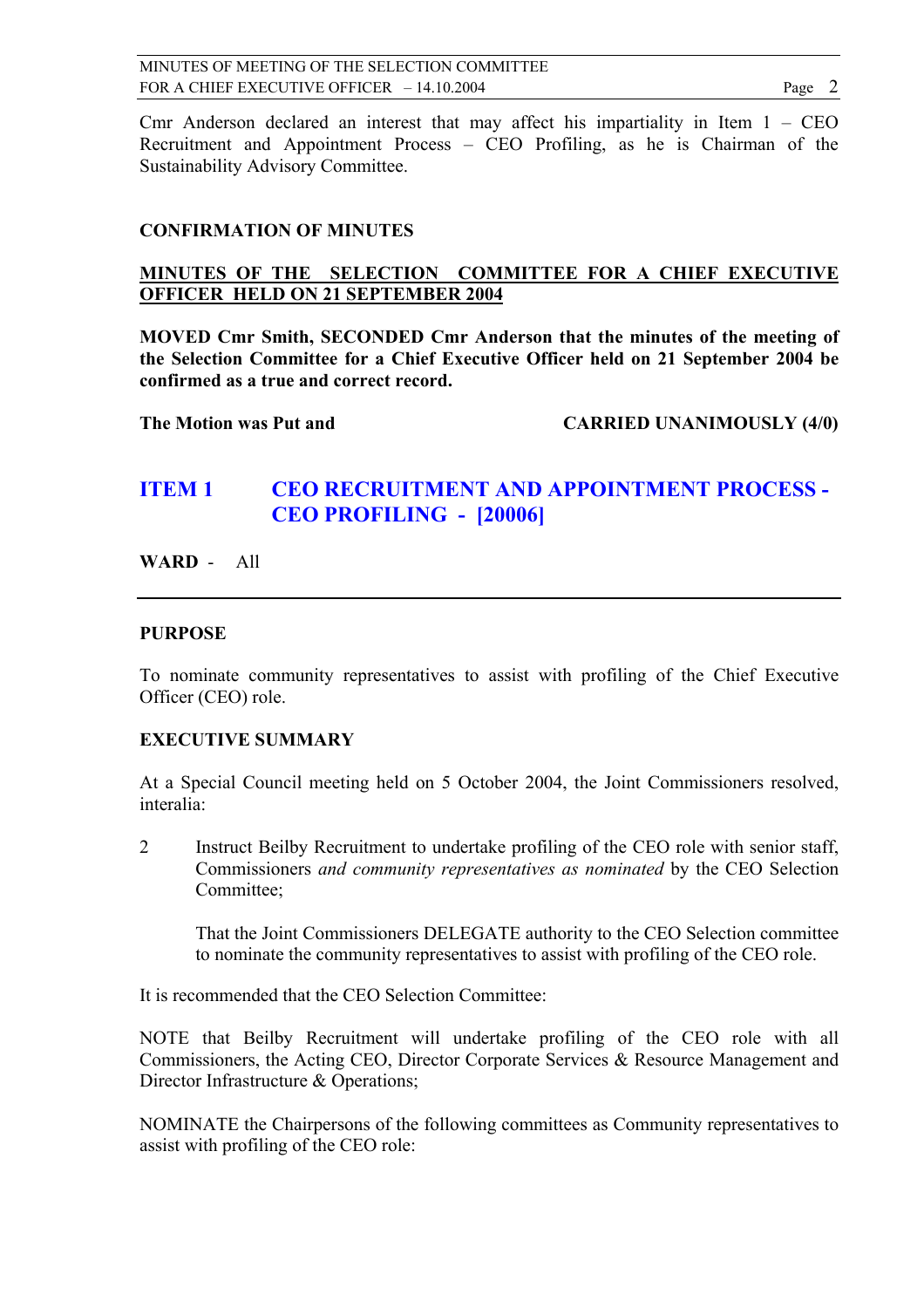- Kate Masseen Joondalup Youth Advisory Council
- Marilynn Horgan Sustainability Advisory Committee
- Mike Norman Conservation Advisory Committee
- Kevan Rowe Seniors Interest Advisory Committee

NOMINATE the Deputy Chairperson of the CBD Enhancement Project Steering Committee, David Curry, as a community representative to assist with profiling of the CEO role.

# **DETAILS**

In determining how best to select the community representatives to assist with profiling the CEO role, consideration was given to ensuring a cross-representation that reflected the diversity of interests within the City.

It is recommended that the community representatives comprise the Chairpersons of the following Committees:

- CBD Enhancement Project Steering Committee
- Joondalup Youth Advisory Council
- Sustainability Advisory Committee
- Conservation Advisory Committee
- Seniors Interest Advisory Committee

In the case of the CBD Enhancement Project Steering Committee, as the Chairperson is the Chairman of Commissioners, the Deputy Chairperson is nominated.

These committees align with the Key Focus Areas in the City's Strategic Plan 2003-2008, being:

Community Wellbeing – Youth Affairs and Seniors Interest Advisory Committees Caring for the Environment – Sustainability and Conservation Advisory Committees City Development – CBD Enhancement Project Steering Committee

It is recognised that there may be a number of alternative methods for selection of the community representatives. However this is considered to be a reasonable way of ensuring cross-representative community input into the profiling of the CEO position given the large number of interest groups involved with the City.

These committees include a number of community members and play an active and important part in the strategic direction of the City. The suggested community representatives will also have some understanding of local government processes and the role of the CEO and Administration through their interaction with the City as committee members.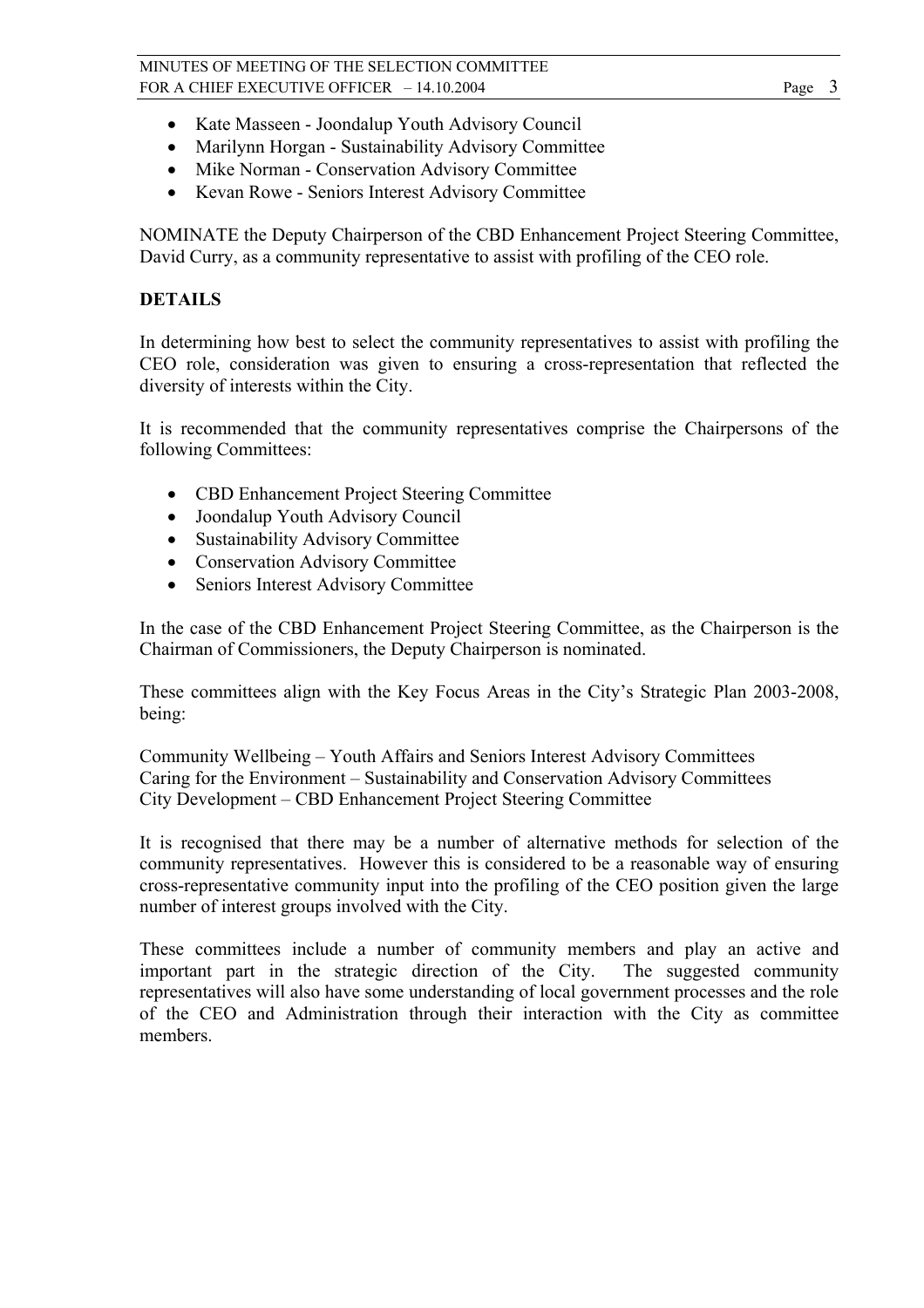#### **Financial Implications:**

| Account No:           | 1.1110.4201.0001.F823                      |
|-----------------------|--------------------------------------------|
| Budget Item:          | Recruitment of the Chief Executive Officer |
| <b>Budget Amount:</b> | \$40,000.00                                |
| <b>YTD Amount:</b>    | \$0.00                                     |
| <b>Actual Cost:</b>   | \$40,000.00                                |
|                       |                                            |

# **VOTING REQUIREMENTS**

Simple Majority

**MOVED Cmr Smith, SECONDED Cmr Clough that the CEO Selection Committee RECOMMENDS the Joint Commissioners:**

- **1 NOTE that Beilby Recruitment will undertake profiling of the CEO role with all Commissioners, the Acting CEO, Director Corporate Services & Resource Management and Director Infrastructure & Operations;**
- **2 NOMINATE the Chairpersons of the following committees as Community representatives to assist with profiling of the CEO role:** 
	- **Kate Masseen Joondalup Youth Advisory Council**
	- **Marilynn Horgan Sustainability Advisory Committee**
	- **Mike Norman Conservation Advisory Committee**
	- **Kevan Rowe Seniors Interest Advisory Committee**

# **3 NOMINATE the Deputy Chairperson of the CBD Enhancement Project Steering Committee, David Curry, as a community representative to assist with profiling of the CEO role.**

Cmr Smith emphasised it was important those members of the various Committees nominated to assist with the profiling of the CEO role had a clear understanding that they are to provide comments in their own right, not to be seeking comments from the membership of the committee as a whole. Should one of the nominees be unavailable for any reason, that person had no power to provide a replacement.

Cmr Anderson queried the availability of those persons listed and queried whether any contact had been made to gauge their availability. It was advised that the Administration had yet to make contact to ascertain availability or otherwise.

In the event that all nominated members may not be available, other strategies/options would be considered.